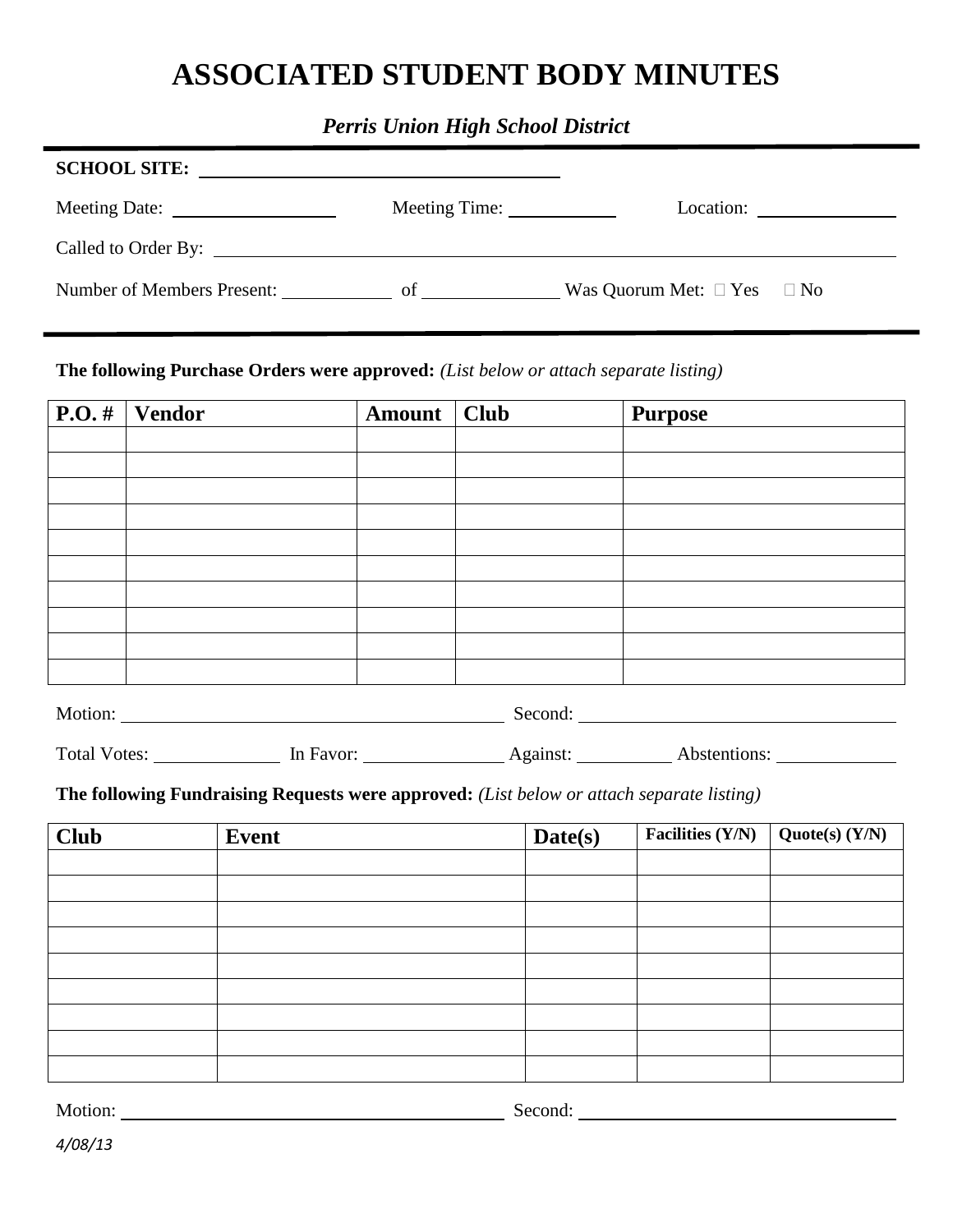|  | <b>Total Votes:</b> | In Favor: | Against: | Abstentions: |
|--|---------------------|-----------|----------|--------------|
|--|---------------------|-----------|----------|--------------|

**The following Activity Requests were approved:** *(List below or attach separate listing)*

| <b>Club</b>                    | <b>Event</b>                                                                                               |                      | Date(s) |  | <b>Facilities Request Attached (Y/N)</b> |               |  |  |  |
|--------------------------------|------------------------------------------------------------------------------------------------------------|----------------------|---------|--|------------------------------------------|---------------|--|--|--|
|                                |                                                                                                            |                      |         |  |                                          |               |  |  |  |
|                                |                                                                                                            |                      |         |  |                                          |               |  |  |  |
|                                |                                                                                                            |                      |         |  |                                          |               |  |  |  |
|                                |                                                                                                            |                      |         |  |                                          |               |  |  |  |
|                                | <b>The following Donations were approved:</b> (List below or attach separate listing)                      |                      |         |  |                                          |               |  |  |  |
| <b>Club Receiving Donation</b> | <b>From</b>                                                                                                |                      |         |  | <b>Amount/Item Description</b>           |               |  |  |  |
|                                |                                                                                                            |                      |         |  |                                          |               |  |  |  |
|                                |                                                                                                            |                      |         |  |                                          |               |  |  |  |
|                                |                                                                                                            |                      |         |  |                                          |               |  |  |  |
|                                |                                                                                                            |                      |         |  |                                          |               |  |  |  |
|                                |                                                                                                            |                      |         |  |                                          |               |  |  |  |
|                                | Total Votes: ______________ In Favor: _________________ Against: ___________ Abstentions: __________       |                      |         |  |                                          |               |  |  |  |
|                                | The following ASB Transfers were approved: (List Below or attach separate listing)                         |                      |         |  |                                          |               |  |  |  |
| <b>To</b>                      | <b>From</b>                                                                                                | <b>Purpose</b>       |         |  |                                          | <b>Amount</b> |  |  |  |
|                                |                                                                                                            |                      |         |  |                                          |               |  |  |  |
|                                |                                                                                                            |                      |         |  |                                          |               |  |  |  |
|                                |                                                                                                            |                      |         |  |                                          |               |  |  |  |
|                                | Total Votes: ______________ In Favor: __________________ Against: ____________ Abstentions: ______________ |                      |         |  |                                          |               |  |  |  |
|                                | The following Club Applications/Renewals were approved: (List Below or attach separate listing)            |                      |         |  |                                          |               |  |  |  |
| <b>Club Name</b>               | Budget $(Y/N)$                                                                                             | Constitution $(Y/N)$ |         |  | <b>Description</b>                       |               |  |  |  |
|                                |                                                                                                            |                      |         |  |                                          |               |  |  |  |
|                                |                                                                                                            |                      |         |  |                                          |               |  |  |  |
|                                |                                                                                                            |                      |         |  |                                          |               |  |  |  |
|                                | Total Votes: In Favor: International Against: Abstentions: Abstentions:                                    |                      |         |  |                                          |               |  |  |  |
| 4/08/13                        |                                                                                                            |                      |         |  |                                          |               |  |  |  |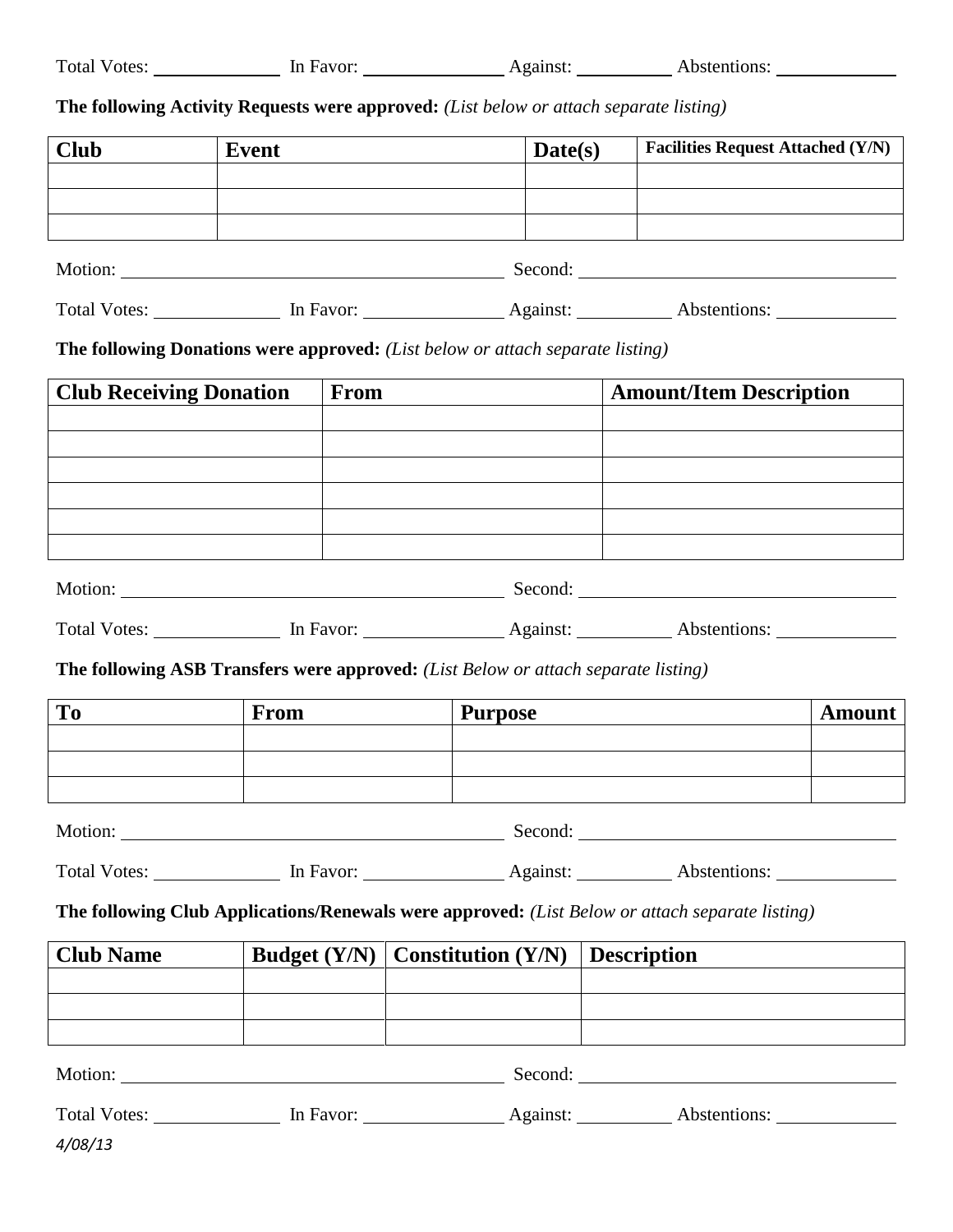| <b>Committee</b><br>Reports/Options/<br>Events/Fundraising | $\bullet$ |
|------------------------------------------------------------|-----------|
| <b>Decisions</b>                                           | $\bullet$ |

**The following discussion was accepted into business:** *(List below or attach separate listing)*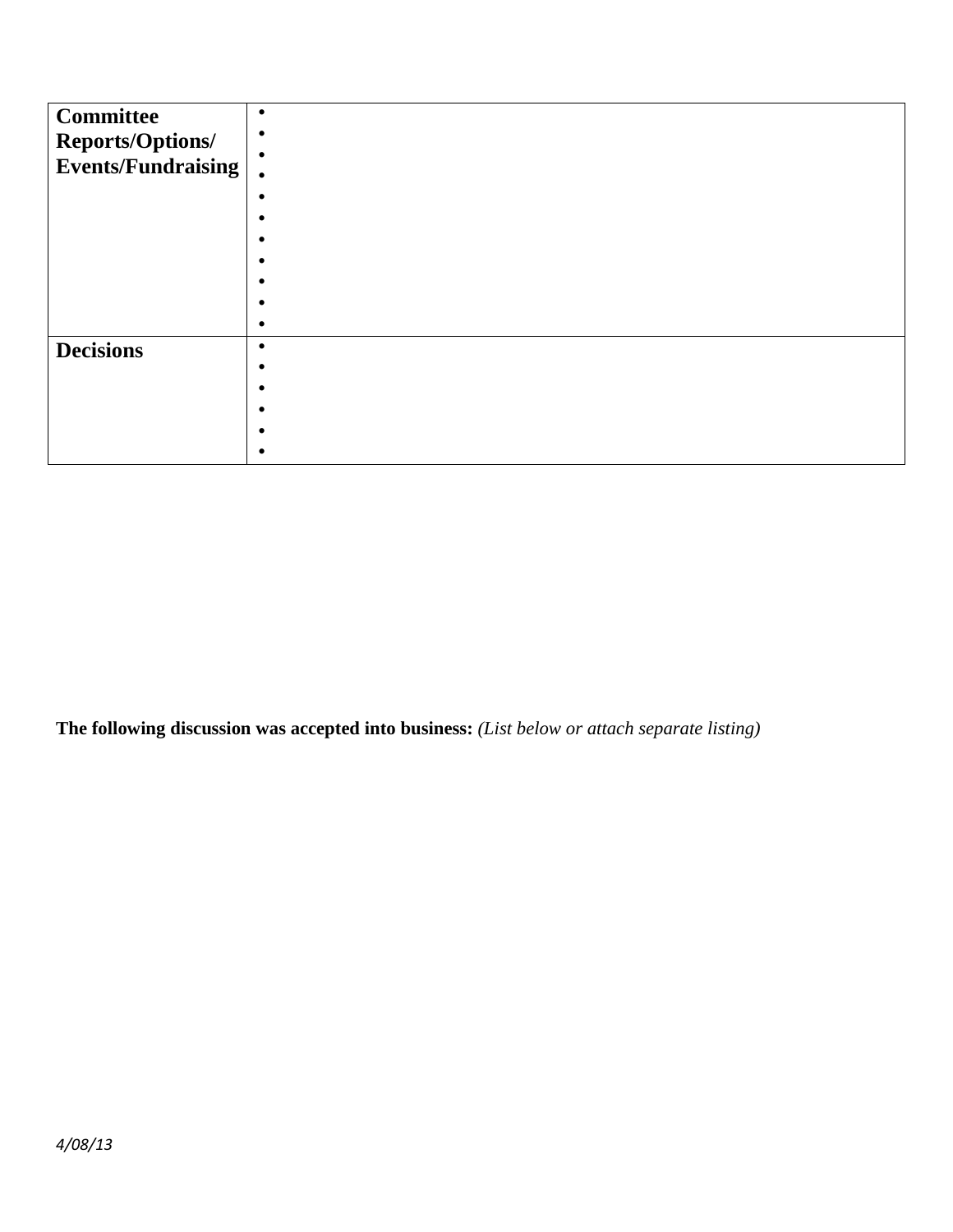| <b>Next Steps/To-Do's</b> |                      |                                         |               |                             |                                                                                                      |  |
|---------------------------|----------------------|-----------------------------------------|---------------|-----------------------------|------------------------------------------------------------------------------------------------------|--|
|                           |                      |                                         |               |                             |                                                                                                      |  |
|                           |                      |                                         |               |                             |                                                                                                      |  |
|                           |                      |                                         |               |                             |                                                                                                      |  |
|                           |                      |                                         |               |                             |                                                                                                      |  |
|                           |                      |                                         |               |                             |                                                                                                      |  |
|                           |                      |                                         |               |                             |                                                                                                      |  |
|                           |                      |                                         |               |                             |                                                                                                      |  |
|                           |                      |                                         |               |                             |                                                                                                      |  |
|                           |                      |                                         |               |                             |                                                                                                      |  |
|                           |                      | Motion to adjourn the business meeting: |               |                             |                                                                                                      |  |
|                           |                      |                                         |               |                             |                                                                                                      |  |
|                           |                      |                                         |               |                             | Total Votes: ______________ In Favor: ________________ Against: __________ Abstentions: ____________ |  |
|                           |                      |                                         |               |                             |                                                                                                      |  |
|                           |                      |                                         |               | <b>SUBMITTED BY:</b>        |                                                                                                      |  |
|                           | <b>ASB SECRETARY</b> |                                         |               |                             | <b>ASB ADVISOR</b>                                                                                   |  |
|                           |                      |                                         |               |                             |                                                                                                      |  |
|                           | Signature            |                                         |               |                             | Signature                                                                                            |  |
|                           |                      |                                         |               |                             |                                                                                                      |  |
|                           |                      |                                         |               |                             |                                                                                                      |  |
|                           | Date                 |                                         |               |                             | Date                                                                                                 |  |
|                           |                      |                                         |               | <b>ADDITIONAL LISTINGS</b>  |                                                                                                      |  |
|                           |                      |                                         |               | <b>Purchase Orders</b>      |                                                                                                      |  |
| $P.O.$ #                  | <b>Vendor</b>        |                                         | <b>Amount</b> | <b>Club</b>                 | <b>Purpose</b>                                                                                       |  |
|                           |                      |                                         |               |                             |                                                                                                      |  |
|                           |                      |                                         |               |                             |                                                                                                      |  |
|                           |                      |                                         |               |                             |                                                                                                      |  |
|                           |                      |                                         |               |                             |                                                                                                      |  |
|                           |                      |                                         |               |                             |                                                                                                      |  |
|                           |                      |                                         |               |                             |                                                                                                      |  |
|                           |                      |                                         |               |                             |                                                                                                      |  |
|                           |                      |                                         |               |                             |                                                                                                      |  |
|                           |                      |                                         |               | <b>Fundraising Requests</b> |                                                                                                      |  |